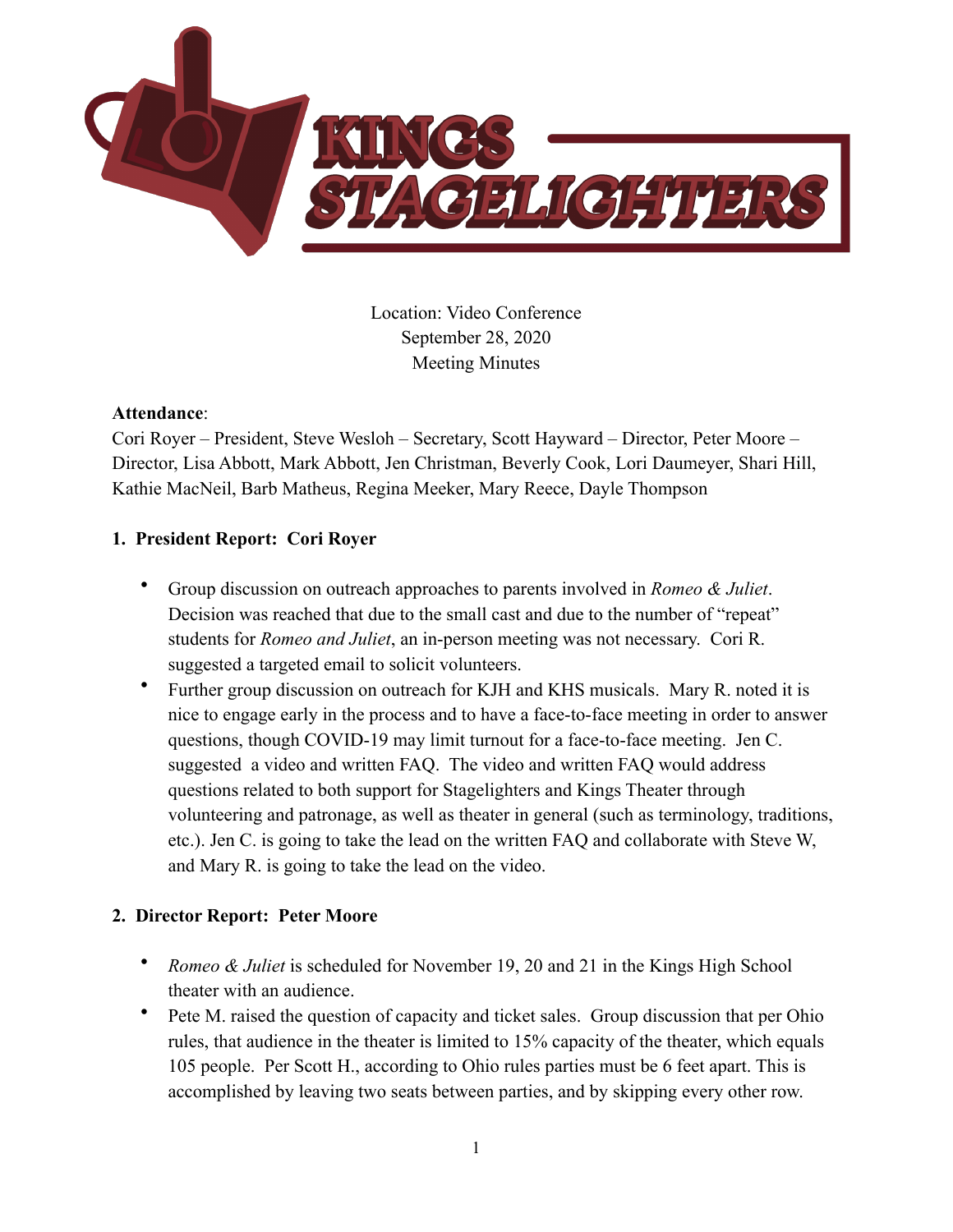- Pete M. identified the need to live video stream the show to a secure audience through a ticketed process in order to address COVID-19 concerns for people uncomfortable or unable to attend in person. Lori D. and Mary R. both have contacts at theater groups doing secure live streams and will reach out to those organizations to gauge whether it could be suitable for Kings. Jen C. and Scott H. have a meeting with the Athletics Department to discuss ticketing and will inquire about the secure video live streaming that that they using. Scott H. noted that this should be a ticketed approach to still provide revenue. Scott H. also noted that some of this could be done in-house with the purchase of some infrastructure such as video cameras (or potentially borrowing from the Kings DMA group) but a third-party service is needed to get it securely onto the internet.
- Group discussion on topics covered by a below agenda items are included with the respective agenda item.

#### **3. Director Report: Scott Hayward**

- Scott H. noted the musical announcement that was released via video the prior week. The video is available at this link (https://www.kingstheatre.net/announcements). Highlights from that video include the following:
	- o The Kings Theatre goal, for the entire year, is to be able to present and provide theater experiences, *no matter what*. This was not possible last year due to the timing of COVID-19 and inability to plan in advance. But it is the goal this year.
	- o Consideration on show selection was the need to be flexible if necessary if the rehearsal and shows need to move online.
	- o Kings High School fall production of *Romeo & Juliet* is November 19, 20 and 21. Rehearsals are ongoing, learning fight choreography, blocking and Shakespeare language. A meeting for the tech crew and backstage crew will be forthcoming soon.
	- o The Kings Junior High musical will be a new opportunity called *Broadway Knights*, performing on January 28, 29 and 30, 2021. It will be an evening full of memorable moments from some of biggest shows - both classics and the hottest shows of the last few years. It will contain full group ensemble numbers, solos, duets and small groups. An audition information meeting is scheduled for Wednesday, October 7 at 2:00-2:30. Rehearsals will start at the end of October.
	- o The Kings High School musical will be a production perfect for this year *Songs For a New World*. It is a show about a world turned upside down. About moments where everything seems perfect and disaster strikes. About regrouping and surviving in a new set of circumstances, a new world, against overwhelming odds. This show from 1995 was originally cast for four performers, but will be expanded for this production to provide ample opportunities. The show does not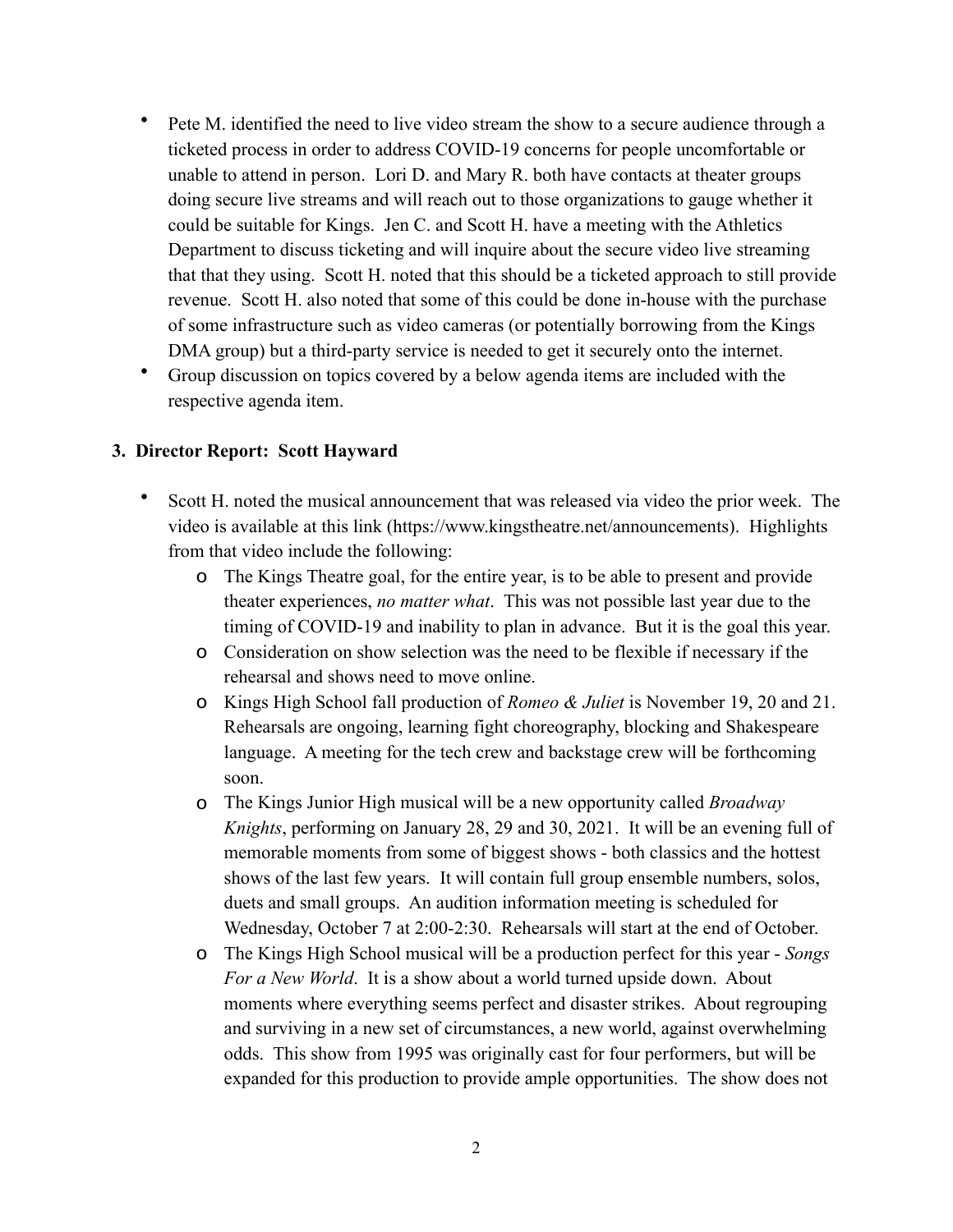necessarily follow a plot line. Every song is unique. Each tells its own story. Auditions will be in early January with an information meeting in December.

#### **4. Secretary Report: Steve Wesloh**

• Steve W. solicited feedback on the format and detail of the minutes, and on a Stagelighters logo designed for the letterhead of the minutes.

# **5. Patrons/Playbill Report: Regina Meeker**

- Regina M. noted that Minuteman Press has provided a template for the information to appear in the Playbill. She would like the information (bios, synopsis, head shots, etc.) in hand two weeks before it is "due" to ensure timely completion (so by October 23).
- Regina M. is going to contact Lance to see if he is available to do the *Romeo & Juliet* cast head shots. The group agreed that compensation of \$150 was reasonable.
- For the *Romeo & Juliet* show, discussion over COVID-19 considerations resulted in a conclusion that a basket to obtain your own Playbill makes the most sense instead of handing them out, maybe at the ticket table.
- Mary R. noted that if there is going to be live streams, we should determine if we need an ePlaybill.
- Regina M. noted a current total of \$2,300 in patronage. This includes a matching patronage from Johnson & Johnson.
- Ads for the *Romeo & Juliet* playbill are due by October 2.
- Regina M. raised the item of senior posters. Mary R. is going to provide Steve W. with a template of the posters to see if creating the posters is within his digital design skill level.

# **6. Publicity/Yard Signs Report: Lisa Abbott**

- Artwork is needed by the end of the month in order to timely order the yard signs. Ms. Shields has assigned a DMA student to prepare it.
- Signs should be up the first week in November. Care will be taken in light of the presumed number of political signs at that point.

# **7. Volunteers Report: Lori Daumeyer and Barb Matheus**

• Group discussion on approach for ushers due to COVID-19 considerations. Regina M. noted it will be important for ushers to properly seat people in the auditorium to ensure required social-distancing. Also important will be ushers with the fortitude to enforce the Ohio-required facial covering rule. There may be a need to open the doors earlier if possible to avoid a congregation outside the theater. Mention was made of the likely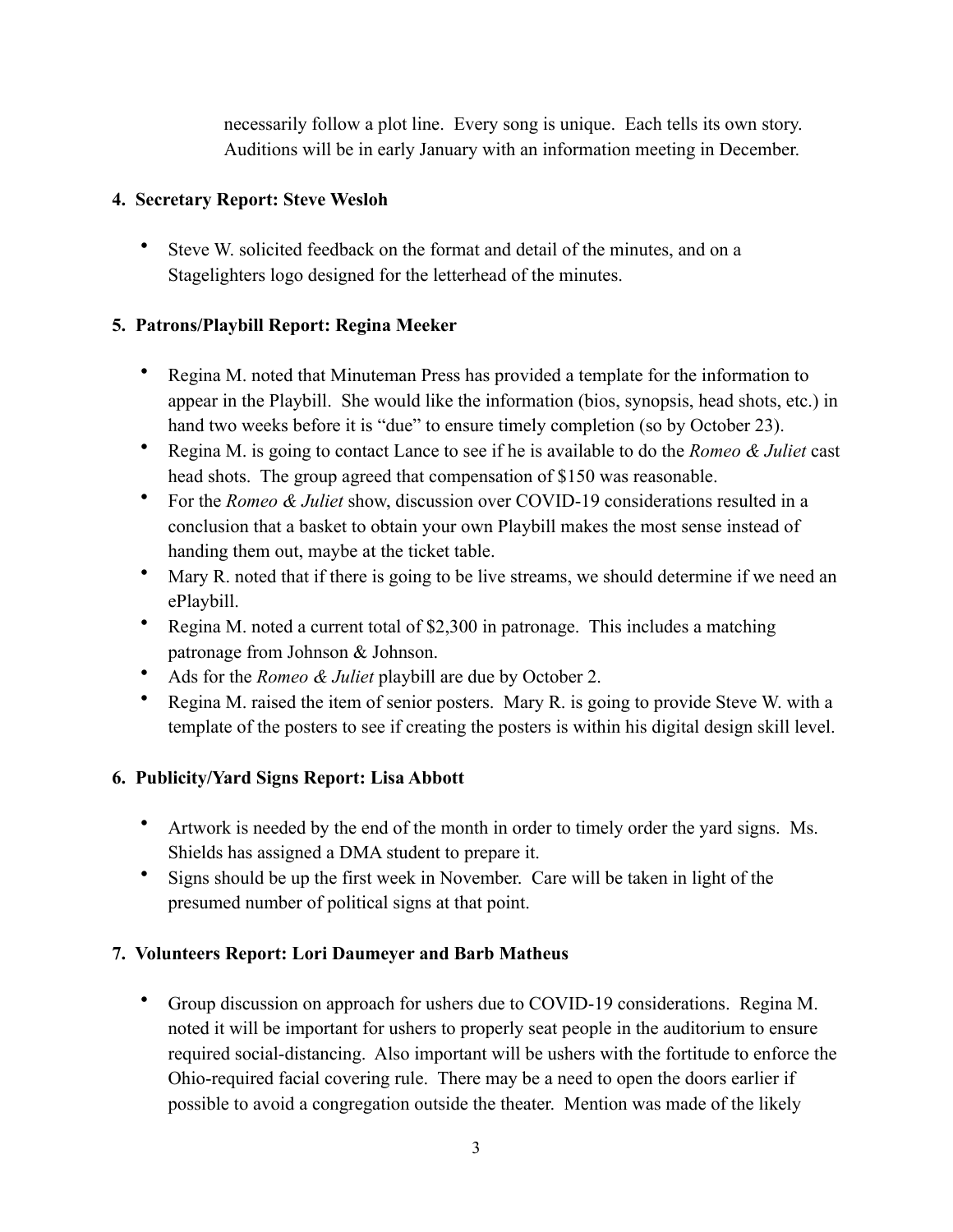need for usher training. Lori D. noted the need for seven ushers: two will be in the auditorium in the center aisle seating groups, one on each of the outside aisles seating groups, and then three to stand at each auditorium entrance to send down groups as the inside auditorium ushers are finished seating the previous group.

- Lori D. noted for tickets, three volunteers plus Jen. For concessions, three volunteers plus one additional volunteer for selling the Romeo & Juliet fundraiser masks. Cori R. inquired whether we will need any sort of acrylic barrier or otherwise between any of the volunteers at the tables and the public. We will have to review the Ohio order to determine our obligations.
- Group discussion on COVID-19 considerations for handling items, and the merits of gloves versus profuse hand sanitizing. Consensus is that gloves are ineffective and that hand sanitizing is preferred. Cori R. will provide hand sanitizer if otherwise unavailable from the school.

# **8. Cast Meals Report: Dayle Thompson and Beverly Mann**

- Group discussion on meal options in light of COVID-19 considerations. Jen C. noted that at least with the PTO, food cannot come from home. Pete M. noted that if using the cafeteria, the food can be spread out, as can the cast. Pre-packaged food will be the best (no common-use utensils, no open containers, etc.).
- Pete M. requested a provided meal for the Wednesday dress rehearsal, as well as in between the two Saturday shows. He requested that if there was a possibility for a meal on either Monday or Tuesday, that would be great.
- D. Thompson noted the possibility of Jersey Mikes as everything is individually wrapped; Mary R. identified a new Tropical Smoothies establishment that recently supplied her school and was favorably received.
- D. Thompson stated it would be beneficial if there is the ability to have each cast and crew member identify what they want, including accommodations for food preferences and allergies.

# **9. Concessions Report: Renee Collins (not present)**

- Group discussion on concessions due to COVID-19 considerations.
- Pete M. noted he is doing a fundraiser by selling Capulet and Montague face masks. Some will be available at the show, so a volunteer will be needed to manage that product.
- There has been a change in beverage vendor from Coke to Pepsi, so that will impact water purchase. Tyler Miller will be able to provide details.

# **10. Stargrams Report: Kathie MacNeil**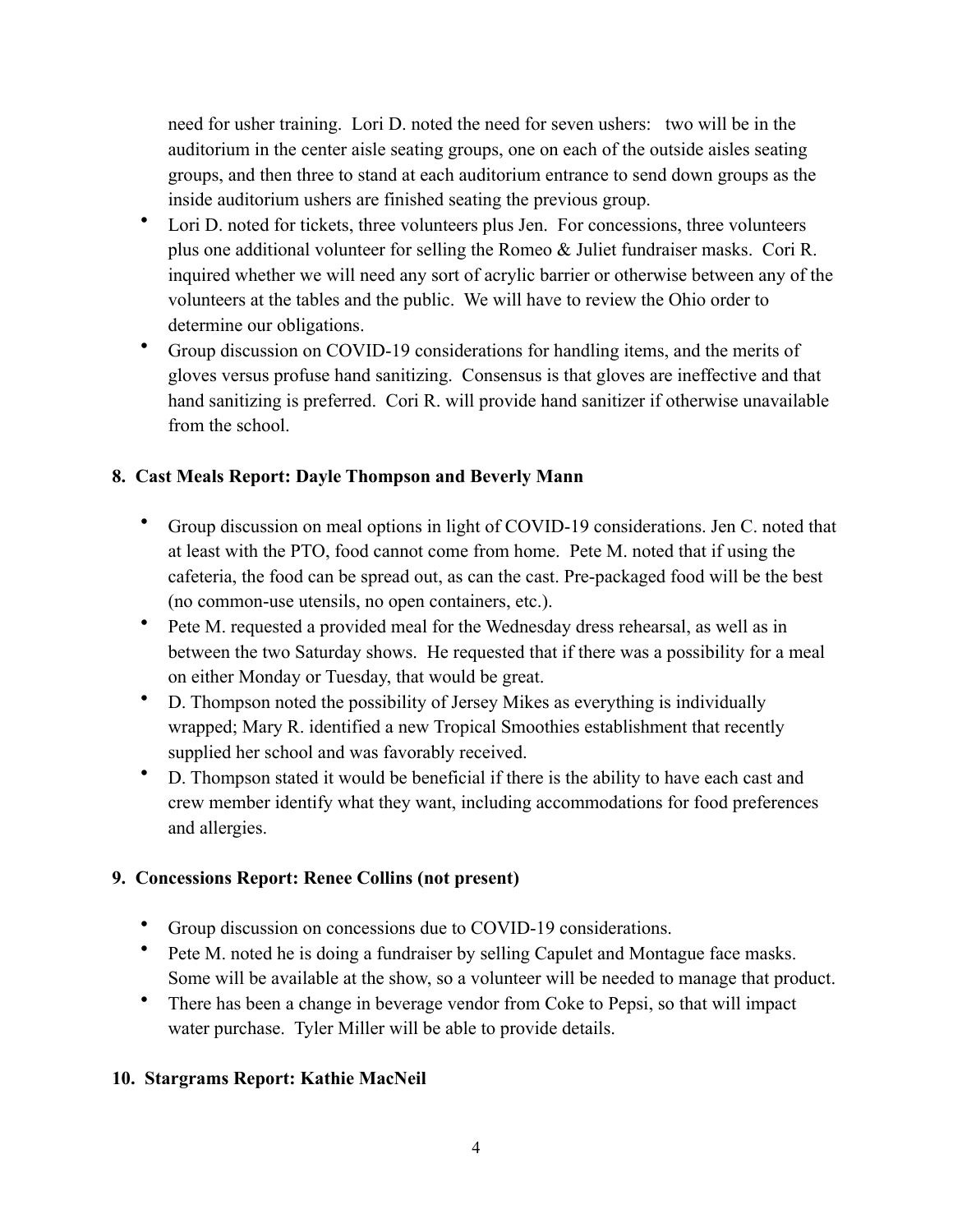- Kathie M. noted that for the Stargrams, there will not be a runner. She will prepare bags for each cast member. The bags will remain at a table in the lobby. The Stargrams will be placed into the bags and cast members will retrieve them from the bags at the end of the show. The bags will be colored to Capulet house cast, Montague house cast, and other cast. The bags will be re-used for each show. Stargrams will include candy or roses. Extra tables will be necessary behind the Stargrams table to hold the bags.
- Group discussion on COVID-19 considerations, including suggestions for people to bring their own pens to fill out the Stargrams, or have a "clean pen" and a "used pen" container.

#### **11. Tickets Report: Jennifer Christman**

- Jen C. and Scott H. have a meeting with the Athletics Department to assess their electronic ticketing service to determine its suitability for the theater shows. There will be a benefit to using a common program across KJH/KHS activities.
- Jen C. will need *Romeo & Juliet* artwork for the in-house tickets once it is available.

#### **12. Fundraising Report: Mary Reece**

• The summer camp will he held on Saturday, June 5, 2021.

#### **13. Treasurer Report: Janet Kean (not present)**

- Cori R. presented the financial report that was provided with the meeting agenda. The balance of the Scholarship/Savings account is \$4,268.59. The balance of the Operating/ Checking account is \$9,375.37.
- Cori R. presented the expense of \$2,168.78 for the purchase of an intercom/ communications system. Mary R. moved to purchased the system. Jen C. seconded the motion. A voice vote was called and the motion was approved.
- Cori R. presented the expense of \$1,306.24 (\$906.24 after \$200 contributions each from Choir and Band; Orchestra has not yet committed) for the purchase of a digital signage display for the lobby. Regina M. moved to purchase the digital signage display. Lori D. seconded the motion. A voice vote was called and the motion was approved.

#### **14. Open Business:**

- Cori R. noted a need for an attorney to review the suggested edits to the bylaws. Steve W. is going to determine if he can identify a suitable attorney. A request to the group was made as well.
- Cori R. noted a need for an accountant to audit the financials. A request to the group was made to identify any complimentary or low-cost accountants.